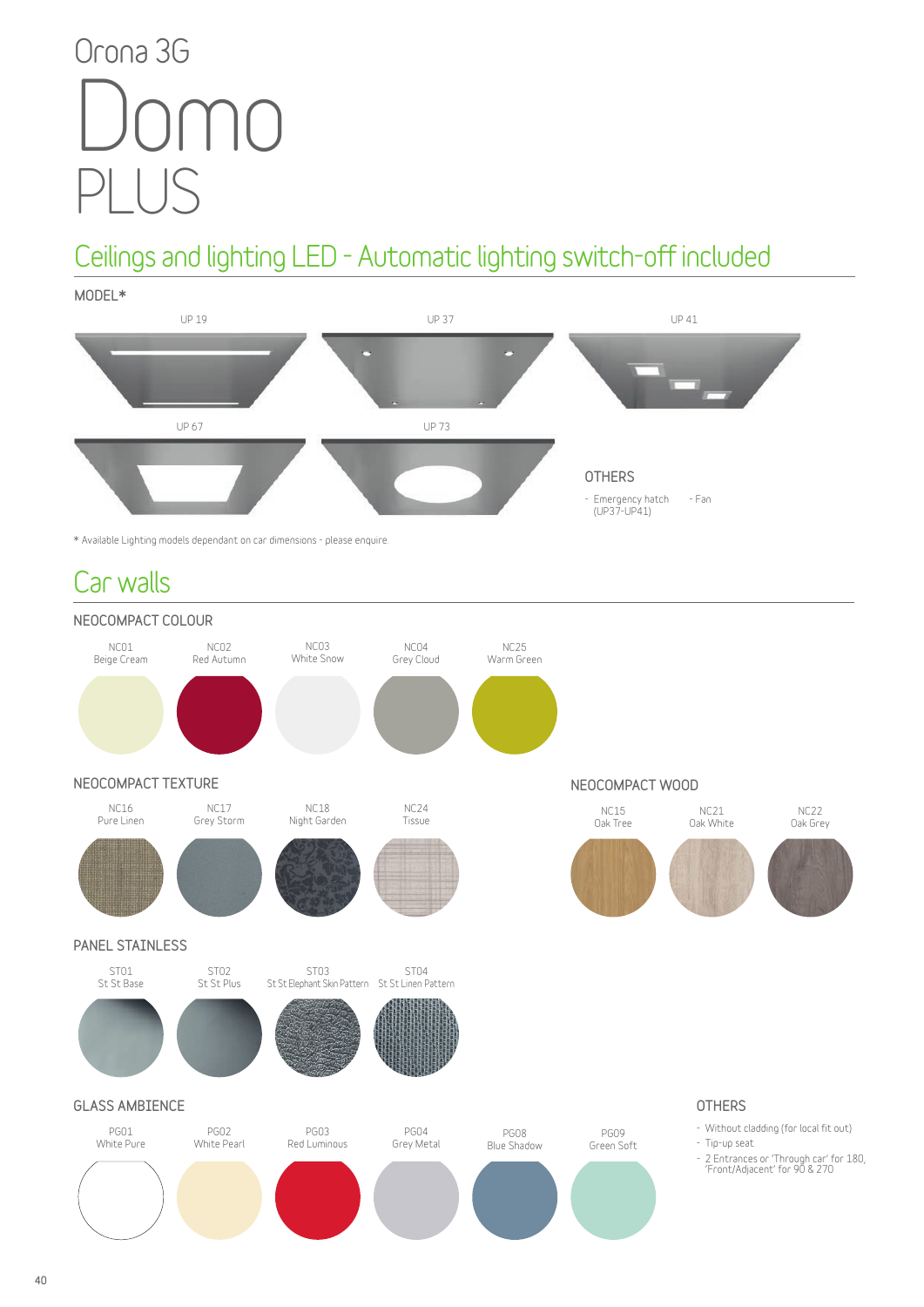#### **Car operating panel**



### **Car indicator**







**7 Segmentos Matriz puntos**



**model**



Orona<sup>(</sup>

j.

ъ.,

1000点 13

 $...$ 



**OTHERS - Car direction arrows - Overload indicator (buzzer & light) - Voice synthesizer - Direction arrows on entrance return - Car gong - Inductive acoustic coupler**

 $O_{\text{Cona}}(\sqrt[n]{a})$ 

1

1000 ± 13

- **OTHERS - Next departure indicator**
- **Landing gong**

**Orona Braille circular** 

**Car push buttons**



**Model with additional contrast**

#### **OTHERS**

- **Door close push button - Key switch push button (Standard or eurocylinder)**
- **External call cancelling - Coded call**

#### **Orona 3G Series push buttons are water-resistant (IPX3 under EN 60529) and have fully passed the impact and fire tests defined in the EN 81-71 standard.**

**For enhanced anti-vandalism resistance needs (Category 1), Orona offers its comprehensive PPSS O3G anti-vandalism solutions, which comply with the EN 81-71 standard in its entirety (push buttons, displays, doors, lighting, ceilings, walls, floors, mirrors, enclosures, etc.).**

#### **Landing push buttons**

#### **OTHERS**

**- Double car operating panel**





**Push buttons to suit the lifts control type (1 or 2 push buttons)**



**Key switch** 

**push button (standard or eurocylinder) Surface mounted push buttons**